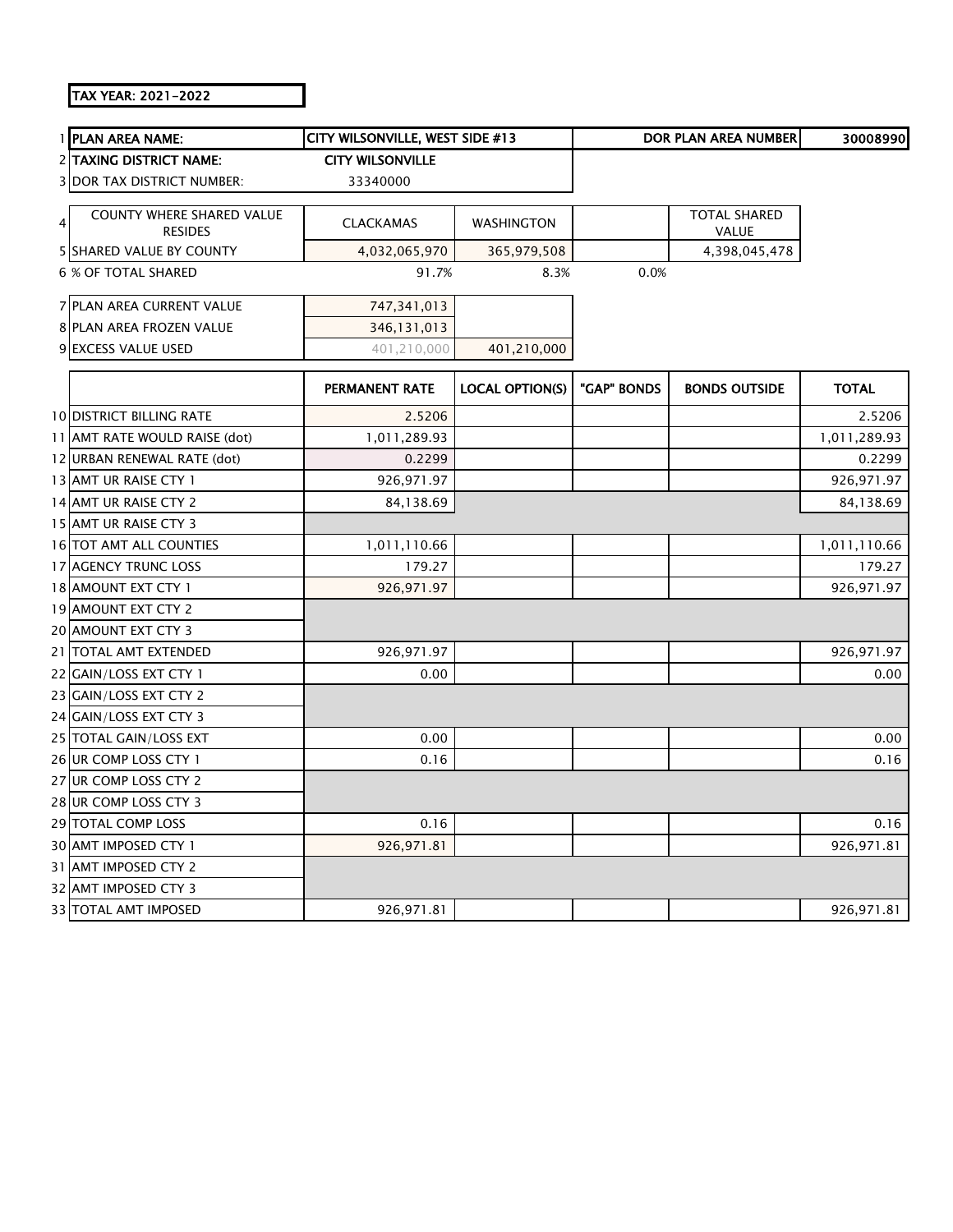|   | PLAN AREA NAME:                                   | CITY WILSONVILLE, WEST SIDE #13 |                        |             | DOR PLAN AREA NUMBER                | 30008990     |
|---|---------------------------------------------------|---------------------------------|------------------------|-------------|-------------------------------------|--------------|
|   | 2 TAXING DISTRICT NAME:                           | <b>COMM COLL CLACK</b>          |                        |             |                                     |              |
|   | <b>3 DOR TAX DISTRICT NUMBER:</b>                 | 30604000                        |                        |             |                                     |              |
|   |                                                   |                                 |                        |             |                                     |              |
| 4 | <b>COUNTY WHERE SHARED VALUE</b>                  | CLACKAMAS                       |                        |             | <b>TOTAL SHARED</b><br><b>VALUE</b> |              |
|   | <b>RESIDES</b><br><b>5 SHARED VALUE BY COUNTY</b> | 4,032,212,870                   |                        |             | 4,032,212,870                       |              |
|   | <b>6 % OF TOTAL SHARED</b>                        | 100.0%                          | 0.0%                   | 0.0%        |                                     |              |
|   |                                                   |                                 |                        |             |                                     |              |
|   | 7 PLAN AREA CURRENT VALUE                         | 747,487,913                     |                        |             |                                     |              |
|   | 8 PLAN AREA FROZEN VALUE                          | 347,038,833                     |                        |             |                                     |              |
|   | 9 EXCESS VALUE USED                               | 400,449,080                     | 401,210,000            |             |                                     |              |
|   |                                                   | PERMANENT RATE                  | <b>LOCAL OPTION(S)</b> | "GAP" BONDS | <b>BONDS OUTSIDE</b>                | <b>TOTAL</b> |
|   | <b>10 DISTRICT BILLING RATE</b>                   | 0.5582                          |                        |             |                                     | 0.5582       |
|   | 11 AMT RATE WOULD RAISE (dot)                     | 223,955.42                      |                        |             |                                     | 223,955.42   |
|   | 12 URBAN RENEWAL RATE (dot)                       | 0.0555                          |                        |             |                                     | 0.0555       |
|   | 13 AMT UR RAISE CTY 1                             | 223,787.81                      |                        |             |                                     | 223,787.81   |
|   | 14 AMT UR RAISE CTY 2                             |                                 |                        |             |                                     |              |
|   | 15 AMT UR RAISE CTY 3                             |                                 |                        |             |                                     |              |
|   | 16 TOT AMT ALL COUNTIES                           | 223,787.81                      |                        |             |                                     | 223,787.81   |
|   | 17 AGENCY TRUNC LOSS                              | 167.61                          |                        |             |                                     | 167.61       |
|   | 18 AMOUNT EXT CTY 1                               | 223,787.81                      |                        |             |                                     | 223,787.81   |
|   | 19 AMOUNT EXT CTY 2                               |                                 |                        |             |                                     |              |
|   | 20 AMOUNT EXT CTY 3                               |                                 |                        |             |                                     |              |
|   | 21 TOTAL AMT EXTENDED                             | 223,787.81                      |                        |             |                                     | 223,787.81   |
|   | 22 GAIN/LOSS EXT CTY 1                            | 0.00                            |                        |             |                                     | 0.00         |
|   | 23 GAIN/LOSS EXT CTY 2                            |                                 |                        |             |                                     |              |
|   | 24 GAIN/LOSS EXT CTY 3                            |                                 |                        |             |                                     |              |
|   | 25 TOTAL GAIN/LOSS EXT                            | 0.00                            |                        |             |                                     | 0.00         |
|   | 26 UR COMP LOSS CTY 1                             | 0.03                            |                        |             |                                     | 0.03         |
|   | 27 UR COMP LOSS CTY 2                             |                                 |                        |             |                                     |              |
|   | 28 UR COMP LOSS CTY 3                             |                                 |                        |             |                                     |              |
|   | 29 TOTAL COMP LOSS                                | 0.03                            |                        |             |                                     | 0.03         |
|   | 30 AMT IMPOSED CTY 1                              | 223,787.78                      |                        |             |                                     | 223,787.78   |
|   | 31 AMT IMPOSED CTY 2                              |                                 |                        |             |                                     |              |
|   | 32 AMT IMPOSED CTY 3                              |                                 |                        |             |                                     |              |
|   | 33 TOTAL AMT IMPOSED                              | 223,787.78                      |                        |             |                                     | 223,787.78   |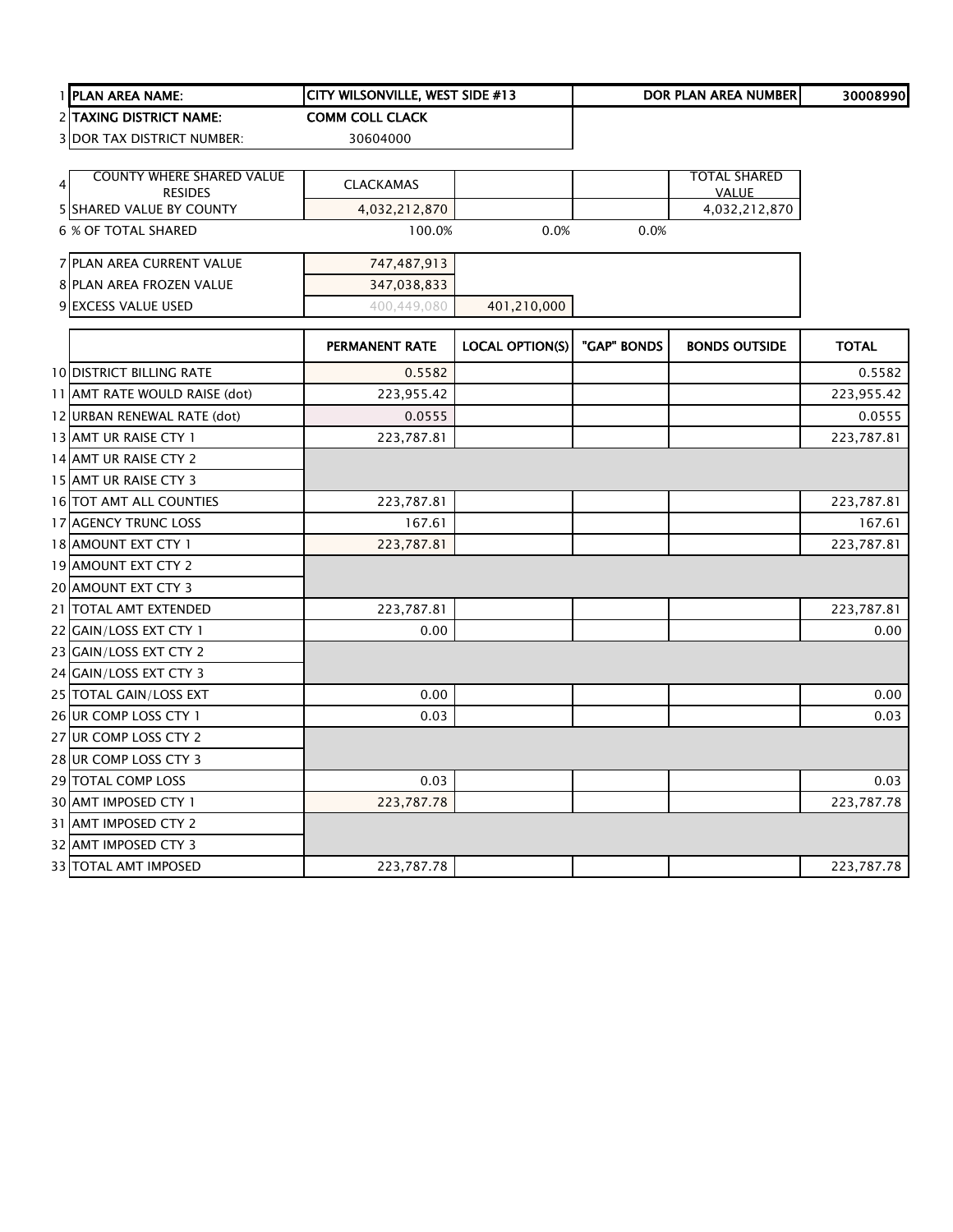|   | 1 PLAN AREA NAME:                 | CITY WILSONVILLE, WEST SIDE #13 |                        |             | DOR PLAN AREA NUMBER | 30008990     |
|---|-----------------------------------|---------------------------------|------------------------|-------------|----------------------|--------------|
|   | 2 TAXING DISTRICT NAME:           | <b>COUNTY C</b>                 |                        |             |                      |              |
|   | <b>3 DOR TAX DISTRICT NUMBER:</b> | 30000032                        |                        |             |                      |              |
| 4 | <b>COUNTY WHERE SHARED VALUE</b>  | <b>CLACKAMAS</b>                |                        |             | <b>TOTAL SHARED</b>  |              |
|   | <b>RESIDES</b>                    |                                 |                        |             | <b>VALUE</b>         |              |
|   | <b>5 SHARED VALUE BY COUNTY</b>   | 4,032,065,970                   |                        |             | 4,032,065,970        |              |
|   | <b>6 % OF TOTAL SHARED</b>        | 100.0%                          | 0.0%                   | 0.0%        |                      |              |
|   | 7 PLAN AREA CURRENT VALUE         | 747,341,013                     |                        |             |                      |              |
|   | 8 PLAN AREA FROZEN VALUE          | 346,131,013                     |                        |             |                      |              |
|   | 9 EXCESS VALUE USED               | 401,210,000                     | 401,210,000            |             |                      |              |
|   |                                   | <b>PERMANENT RATE</b>           | <b>LOCAL OPTION(S)</b> | "GAP" BONDS | <b>BONDS OUTSIDE</b> | <b>TOTAL</b> |
|   | <b>10 DISTRICT BILLING RATE</b>   | 2.4042                          |                        |             |                      | 2.4042       |
|   | 11 AMT RATE WOULD RAISE (dot)     | 964,589.08                      |                        |             |                      | 964,589.08   |
|   | 12 URBAN RENEWAL RATE (dot)       | 0.2392                          |                        |             |                      | 0.2392       |
|   | 13 AMT UR RAISE CTY 1             | 964,470.18                      |                        |             |                      | 964,470.18   |
|   | 14 AMT UR RAISE CTY 2             |                                 |                        |             |                      |              |
|   | 15 AMT UR RAISE CTY 3             |                                 |                        |             |                      |              |
|   | 16 TOT AMT ALL COUNTIES           | 964,470.18                      |                        |             |                      | 964,470.18   |
|   | 17 AGENCY TRUNC LOSS              | 118.90                          |                        |             |                      | 118.90       |
|   | 18 AMOUNT EXT CTY 1               | 964,470.18                      |                        |             |                      | 964,470.18   |
|   | 19 AMOUNT EXT CTY 2               |                                 |                        |             |                      |              |
|   | 20 AMOUNT EXT CTY 3               |                                 |                        |             |                      |              |
|   | 21 TOTAL AMT EXTENDED             | 964,470.18                      |                        |             |                      | 964,470.18   |
|   | 22 GAIN/LOSS EXT CTY 1            | 0.00                            |                        |             |                      | 0.00         |
|   | 23 GAIN/LOSS EXT CTY 2            |                                 |                        |             |                      |              |
|   | 24 GAIN/LOSS EXT CTY 3            |                                 |                        |             |                      |              |
|   | 25 TOTAL GAIN/LOSS EXT            | 0.00                            |                        |             |                      | 0.00         |
|   | 26 UR COMP LOSS CTY 1             | 0.16                            |                        |             |                      | 0.16         |
|   | 27 UR COMP LOSS CTY 2             |                                 |                        |             |                      |              |
|   | 28 UR COMP LOSS CTY 3             |                                 |                        |             |                      |              |
|   | 29 TOTAL COMP LOSS                | 0.16                            |                        |             |                      | 0.16         |
|   | 30 AMT IMPOSED CTY 1              | 964,470.02                      |                        |             |                      | 964,470.02   |
|   | 31 AMT IMPOSED CTY 2              |                                 |                        |             |                      |              |
|   | 32 AMT IMPOSED CTY 3              |                                 |                        |             |                      |              |
|   | 33 TOTAL AMT IMPOSED              | 964,470.02                      |                        |             |                      | 964,470.02   |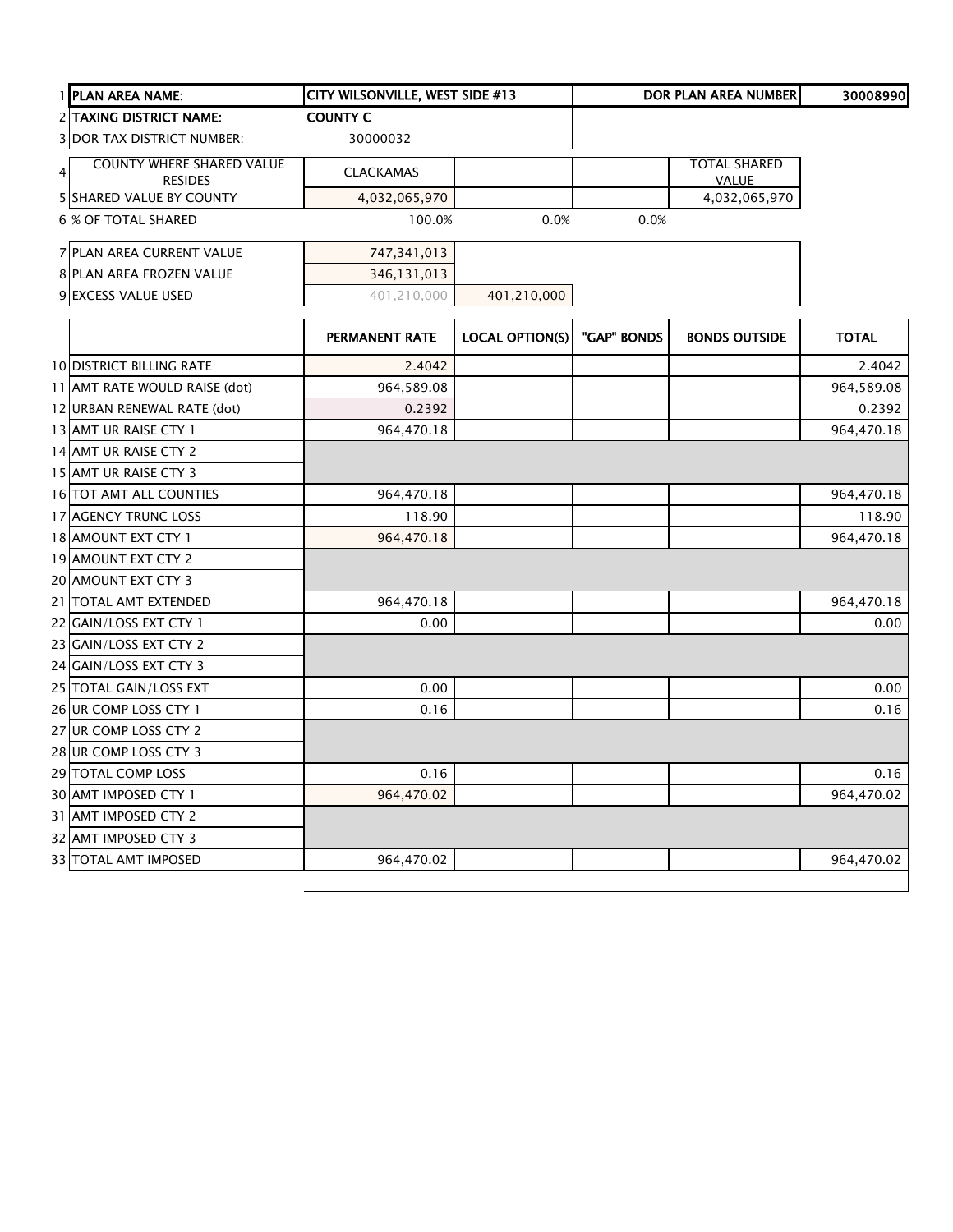| 1 PLAN AREA NAME:                | CITY WILSONVILLE, WEST SIDE #13 |                          |             | DOR PLAN AREA NUMBER | 30008990     |
|----------------------------------|---------------------------------|--------------------------|-------------|----------------------|--------------|
| 2 TAXING DISTRICT NAME:          | <b>COUNTY R</b>                 |                          |             |                      |              |
| 3 DOR TAX DISTRICT NUMBER:       | 30000031                        |                          |             |                      |              |
| <b>COUNTY WHERE SHARED VALUE</b> |                                 |                          |             | <b>TOTAL SHARED</b>  |              |
| $\overline{4}$<br><b>RESIDES</b> | CLACKAMAS                       |                          |             | <b>VALUE</b>         |              |
| <b>5 SHARED VALUE BY COUNTY</b>  | 146,900                         |                          |             | 146,900              |              |
| <b>6 % OF TOTAL SHARED</b>       | 100.0%                          | 0.0%                     | 0.0%        |                      |              |
| 7 PLAN AREA CURRENT VALUE        | 146,900                         |                          |             |                      |              |
| <b>8 PLAN AREA FROZEN VALUE</b>  | 907,820                         |                          |             |                      |              |
| 9 EXCESS VALUE USED              | (760, 920)                      | $\overline{\phantom{a}}$ |             |                      |              |
|                                  | PERMANENT RATE                  | <b>LOCAL OPTION(S)</b>   | "GAP" BONDS | <b>BONDS OUTSIDE</b> | <b>TOTAL</b> |
| <b>10 DISTRICT BILLING RATE</b>  | 4.8174                          |                          |             |                      | 4.8174       |
| 11 AMT RATE WOULD RAISE (dot)    | 0.00                            |                          |             |                      | 0.00         |
| 12 URBAN RENEWAL RATE (dot)      | 0.0000                          |                          |             |                      | 0.0000       |
| 13 AMT UR RAISE CTY 1            | 0.00                            |                          |             |                      | 0.00         |
| 14 AMT UR RAISE CTY 2            |                                 |                          |             |                      |              |
| 15 AMT UR RAISE CTY 3            |                                 |                          |             |                      |              |
| 16 TOT AMT ALL COUNTIES          | 0.00                            |                          |             |                      | 0.00         |
| 17 AGENCY TRUNC LOSS             | 0.00                            |                          |             |                      | 0.00         |
| 18 AMOUNT EXT CTY 1              | 0.00                            |                          |             |                      | 0.00         |
| 19 AMOUNT EXT CTY 2              |                                 |                          |             |                      |              |
| 20 AMOUNT EXT CTY 3              |                                 |                          |             |                      |              |
| 21 TOTAL AMT EXTENDED            | 0.00                            |                          |             |                      | 0.00         |
| 22 GAIN/LOSS EXT CTY 1           | 0.00                            |                          |             |                      | 0.00         |
| 23 GAIN/LOSS EXT CTY 2           |                                 |                          |             |                      |              |
| 24 GAIN/LOSS EXT CTY 3           |                                 |                          |             |                      |              |
| 25 TOTAL GAIN/LOSS EXT           | 0.00                            |                          |             |                      | 0.00         |
| 26 UR COMP LOSS CTY 1            | 0.00                            |                          |             |                      | 0.00         |
| 27 UR COMP LOSS CTY 2            |                                 |                          |             |                      |              |
| 28 UR COMP LOSS CTY 3            |                                 |                          |             |                      |              |
| 29 TOTAL COMP LOSS               | 0.00                            |                          |             |                      | 0.00         |
| 30 AMT IMPOSED CTY 1             | 0.00                            |                          |             |                      | 0.00         |
| 31 AMT IMPOSED CTY 2             |                                 |                          |             |                      |              |
| 32 AMT IMPOSED CTY 3             |                                 |                          |             |                      |              |
| 33 TOTAL AMT IMPOSED             | 0.00                            |                          |             |                      | 0.00         |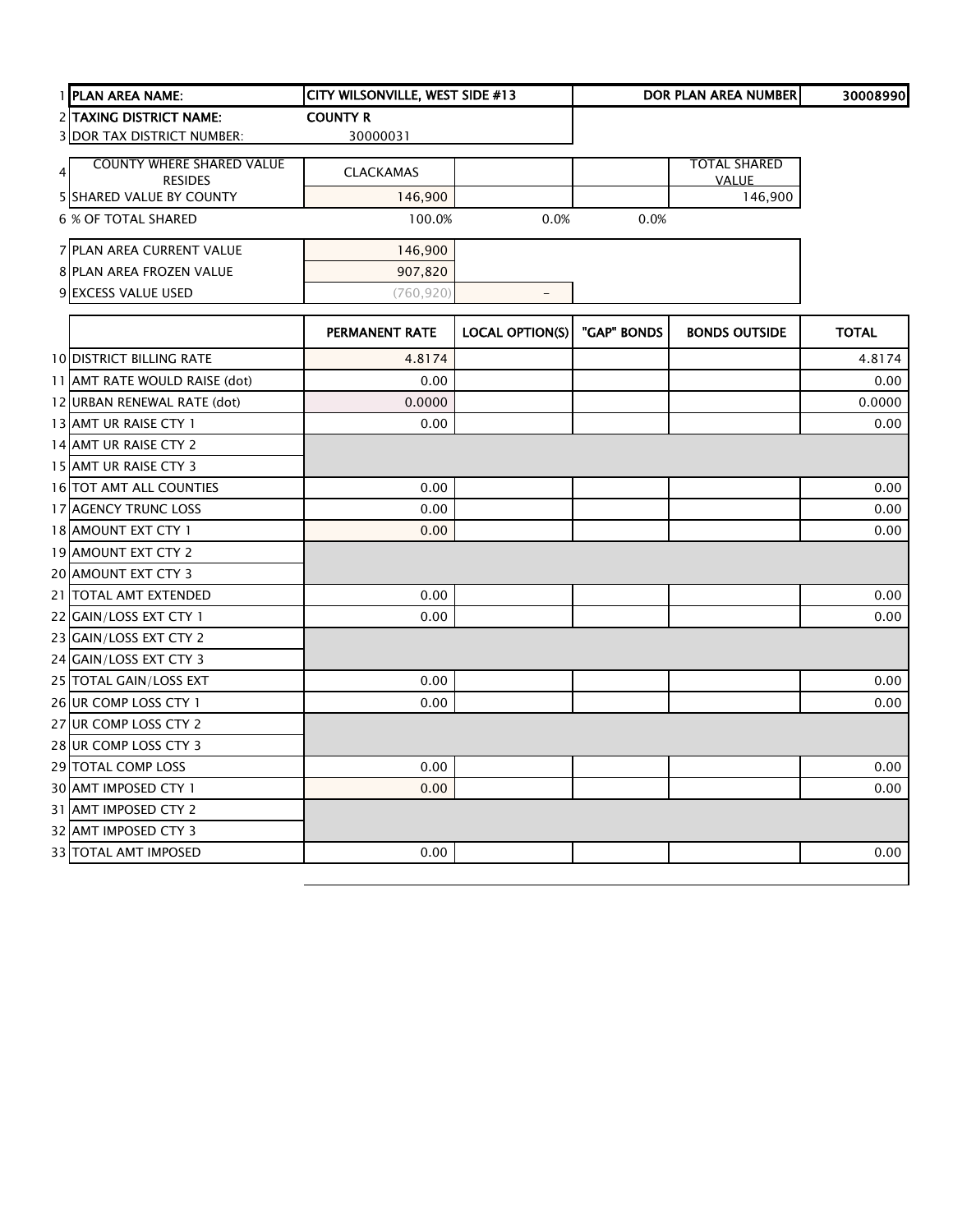|   | 1 PLAN AREA NAME:                                  | CITY WILSONVILLE, WEST SIDE #13  |                        |             | DOR PLAN AREA NUMBER         | 30008990     |
|---|----------------------------------------------------|----------------------------------|------------------------|-------------|------------------------------|--------------|
|   | 2 TAXING DISTRICT NAME:                            | <b>COUNTY EXTENSION &amp; 4H</b> |                        |             |                              |              |
|   | 3 DOR TAX DISTRICT NUMBER:                         | 30008091                         |                        |             |                              |              |
| 4 | <b>COUNTY WHERE SHARED VALUE</b><br><b>RESIDES</b> | <b>CLACKAMAS</b>                 |                        |             | <b>TOTAL SHARED</b><br>VALUE |              |
|   | <b>5 SHARED VALUE BY COUNTY</b>                    | 4,032,212,870                    |                        |             | 4,032,212,870                |              |
|   | 6 % OF TOTAL SHARED                                | 100.0%                           | 0.0%                   | 0.0%        |                              |              |
|   | 7 PLAN AREA CURRENT VALUE                          | 747,487,913                      |                        |             |                              |              |
|   | <b>8 PLAN AREA FROZEN VALUE</b>                    | 347,038,833                      |                        |             |                              |              |
|   | 9 EXCESS VALUE USED                                | 400,449,080                      | 401,210,000            |             |                              |              |
|   |                                                    | PERMANENT RATE                   | <b>LOCAL OPTION(S)</b> | "GAP" BONDS | <b>BONDS OUTSIDE</b>         | <b>TOTAL</b> |
|   | <b>10 DISTRICT BILLING RATE</b>                    | 0.0500                           |                        |             |                              | 0.0500       |
|   | 11 AMT RATE WOULD RAISE (dot)                      | 20,060.50                        |                        |             |                              | 20,060.50    |
|   | 12 URBAN RENEWAL RATE (dot)                        | 0.0049                           |                        |             |                              | 0.0049       |
|   | 13 AMT UR RAISE CTY 1                              | 19,757.84                        |                        |             |                              | 19,757.84    |
|   | 14 AMT UR RAISE CTY 2                              |                                  |                        |             |                              |              |
|   | 15 AMT UR RAISE CTY 3                              |                                  |                        |             |                              |              |
|   | 16 TOT AMT ALL COUNTIES                            | 19,757.84                        |                        |             |                              | 19,757.84    |
|   | 17 AGENCY TRUNC LOSS                               | 302.66                           |                        |             |                              | 302.66       |
|   | 18 AMOUNT EXT CTY 1                                | 19,757.84                        |                        |             |                              | 19,757.84    |
|   | 19 AMOUNT EXT CTY 2                                |                                  |                        |             |                              |              |
|   | 20 AMOUNT EXT CTY 3                                |                                  |                        |             |                              |              |
|   | 21 TOTAL AMT EXTENDED                              | 19,757.84                        |                        |             |                              | 19,757.84    |
|   | 22 GAIN/LOSS EXT CTY 1                             | 0.00                             |                        |             |                              | 0.00         |
|   | 23 GAIN/LOSS EXT CTY 2                             |                                  |                        |             |                              |              |
|   | 24 GAIN/LOSS EXT CTY 3                             |                                  |                        |             |                              |              |
|   | 25 TOTAL GAIN/LOSS EXT                             | 0.00                             |                        |             |                              | 0.00         |
|   | 26 UR COMP LOSS CTY 1                              | 0.00                             |                        |             |                              | 0.00         |
|   | 27 UR COMP LOSS CTY 2                              |                                  |                        |             |                              |              |
|   | 28 UR COMP LOSS CTY 3                              |                                  |                        |             |                              |              |
|   | 29 TOTAL COMP LOSS                                 | 0.00                             |                        |             |                              | 0.00         |
|   | 30 AMT IMPOSED CTY 1                               | 19,757.84                        |                        |             |                              | 19,757.84    |
|   | 31 AMT IMPOSED CTY 2                               |                                  |                        |             |                              |              |
|   | 32 AMT IMPOSED CTY 3                               |                                  |                        |             |                              |              |
|   | 33 TOTAL AMT IMPOSED                               | 19,757.84                        |                        |             |                              | 19,757.84    |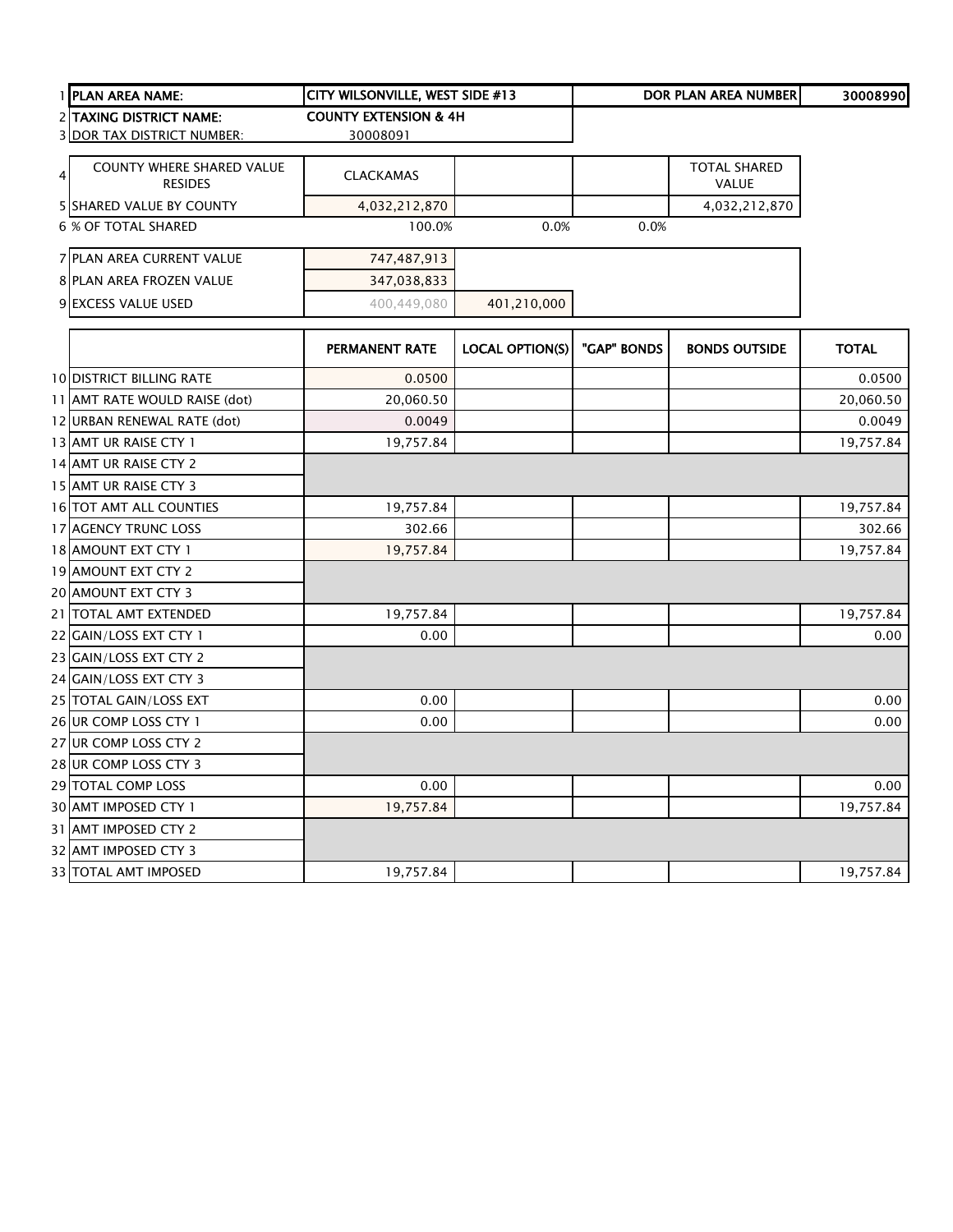|   | 1 PLAN AREA NAME:                                  | CITY WILSONVILLE, WEST SIDE #13 |                        |             | DOR PLAN AREA NUMBER         | 30008990     |
|---|----------------------------------------------------|---------------------------------|------------------------|-------------|------------------------------|--------------|
|   | <b>2 ITAXING DISTRICT NAME:</b>                    | <b>COUNTY LIBRARY</b>           |                        |             |                              |              |
|   | <b>3 DOR TAX DISTRICT NUMBER:</b>                  | 30009121                        |                        |             |                              |              |
| 4 | <b>COUNTY WHERE SHARED VALUE</b><br><b>RESIDES</b> | <b>CLACKAMAS</b>                |                        |             | <b>TOTAL SHARED</b><br>VALUE |              |
|   | 5 SHARED VALUE BY COUNTY                           | 4,032,212,870                   |                        |             | 4,032,212,870                |              |
|   | <b>6 % OF TOTAL SHARED</b>                         | 100.0%                          | 0.0%                   | 0.0%        | 100.0%                       |              |
|   | 7 PLAN AREA CURRENT VALUE                          | 747,487,913                     |                        |             |                              |              |
|   | 8 PLAN AREA FROZEN VALUE                           | 347,038,833                     |                        |             |                              |              |
|   | 9 EXCESS VALUE USED                                | 400,449,080                     | 401,210,000            |             |                              |              |
|   |                                                    | PERMANENT RATE                  | <b>LOCAL OPTION(S)</b> | "GAP" BONDS | <b>BONDS OUTSIDE</b>         | <b>TOTAL</b> |
|   | <b>10 DISTRICT BILLING RATE</b>                    | 0.3974                          |                        |             |                              | 0.3974       |
|   | 11 AMT RATE WOULD RAISE (dot)                      | 159,440.85                      |                        |             |                              | 159,440.85   |
|   | 12 URBAN RENEWAL RATE (dot)                        | 0.0395                          |                        |             |                              | 0.0395       |
|   | 13 AMT UR RAISE CTY 1                              | 159,272.41                      |                        |             |                              | 159,272.41   |
|   | 14 AMT UR RAISE CTY 2                              |                                 |                        |             |                              |              |
|   | 15 AMT UR RAISE CTY 3                              |                                 |                        |             |                              |              |
|   | 16 TOT AMT ALL COUNTIES                            | 159,272.41                      |                        |             |                              | 159,272.41   |
|   | 17 AGENCY TRUNC LOSS                               | 168.44                          |                        |             |                              | 168.44       |
|   | 18 AMOUNT EXT CTY 1                                | 159,272.41                      |                        |             |                              | 159,272.41   |
|   | 19 AMOUNT EXT CTY 2                                |                                 |                        |             |                              |              |
|   | 20 AMOUNT EXT CTY 3                                |                                 |                        |             |                              |              |
|   | 21 TOTAL AMT EXTENDED                              | 159,272.41                      |                        |             |                              | 159,272.41   |
|   | 22 GAIN/LOSS EXT CTY 1                             | 0.00                            |                        |             |                              | 0.00         |
|   | 23 GAIN/LOSS EXT CTY 2                             |                                 |                        |             |                              |              |
|   | 24 GAIN/LOSS EXT CTY 3                             |                                 |                        |             |                              |              |
|   | 25 TOTAL GAIN/LOSS EXT                             | 0.00                            |                        |             |                              | 0.00         |
|   | 26 UR COMP LOSS CTY 1                              | 0.03                            |                        |             |                              | 0.03         |
|   | 27 UR COMP LOSS CTY 2                              |                                 |                        |             |                              |              |
|   | UR COMP LOSS CTY 3                                 |                                 |                        |             |                              |              |
|   | 29 TOTAL COMP LOSS                                 | 0.03                            |                        |             |                              | 0.03         |
|   | 30 AMT IMPOSED CTY 1                               | 159,272.38                      |                        |             |                              | 159,272.38   |
|   | 31 AMT IMPOSED CTY 2                               |                                 |                        |             |                              |              |
|   | 32 AMT IMPOSED CTY 3                               |                                 |                        |             |                              |              |
|   | <b>33 TOTAL AMT IMPOSED</b>                        | 159,272.38                      |                        |             |                              | 159,272.38   |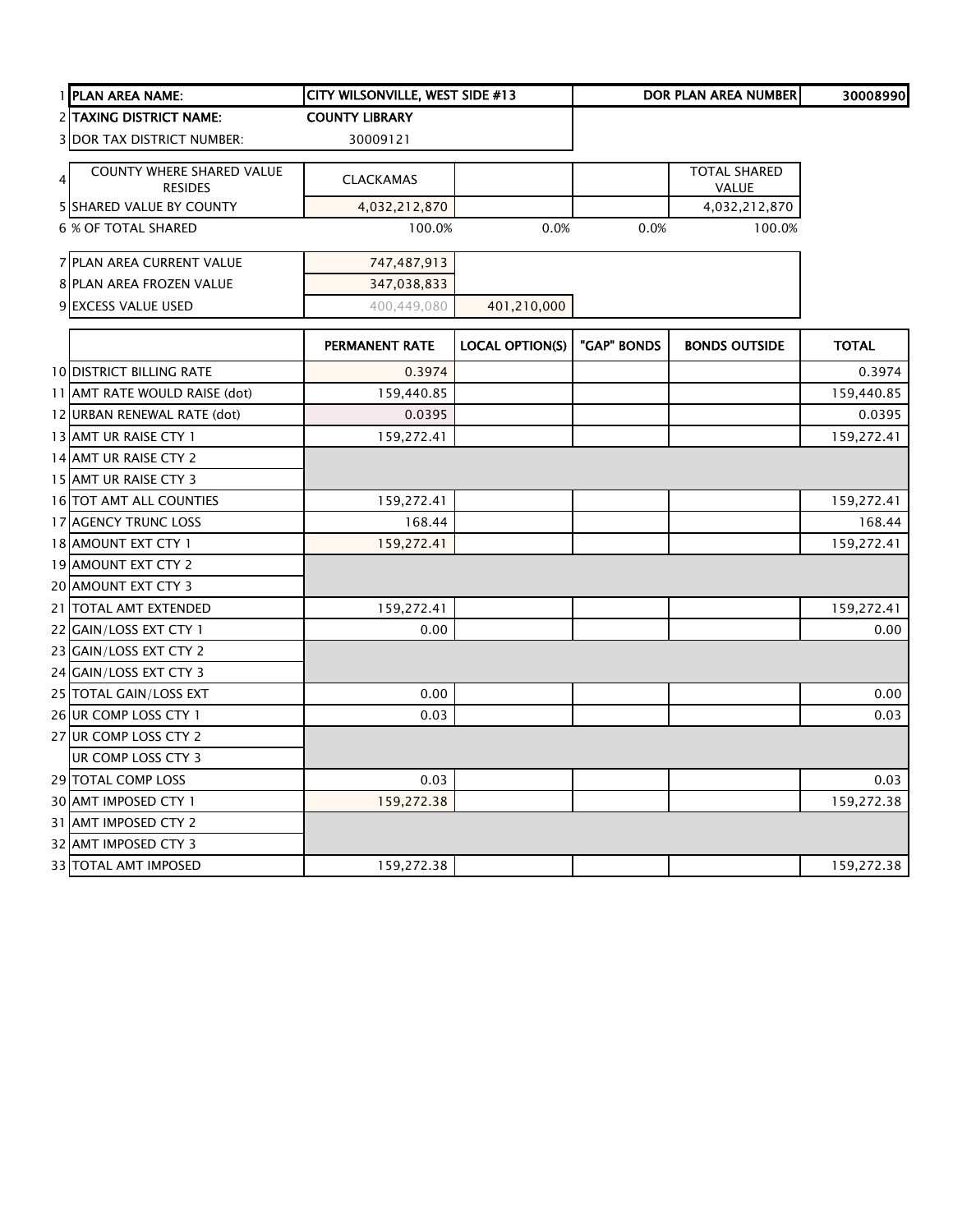|                | 1 PLAN AREA NAME:                 | CITY WILSONVILLE, WEST SIDE #13 |                        |             | <b>DOR PLAN AREA NUMBER</b> | 30008990     |
|----------------|-----------------------------------|---------------------------------|------------------------|-------------|-----------------------------|--------------|
|                | <b>2 TAXING DISTRICT NAME:</b>    | <b>COUNTY SOIL CONS</b>         |                        |             |                             |              |
|                | <b>3 DOR TAX DISTRICT NUMBER:</b> | 30008060                        |                        |             |                             |              |
| $\overline{4}$ | <b>COUNTY WHERE SHARED VALUE</b>  | <b>CLACKAMAS</b>                |                        |             | <b>TOTAL SHARED</b>         |              |
|                | <b>RESIDES</b>                    |                                 |                        |             | <b>VALUE</b>                |              |
|                | <b>5 SHARED VALUE BY COUNTY</b>   | 4,032,212,870                   |                        |             | 4,032,212,870               |              |
|                | 6 % OF TOTAL SHARED               | 100.0%                          | 0.0%                   | 0.0%        |                             |              |
|                | 7 PLAN AREA CURRENT VALUE         | 747,487,913                     |                        |             |                             |              |
|                | 8 PLAN AREA FROZEN VALUE          | 347,038,833                     |                        |             |                             |              |
|                | 9 EXCESS VALUE USED               | 400,449,080                     | 401,210,000            |             |                             |              |
|                |                                   | <b>PERMANENT RATE</b>           | <b>LOCAL OPTION(S)</b> | "GAP" BONDS | <b>BONDS OUTSIDE</b>        | <b>TOTAL</b> |
|                | <b>10 DISTRICT BILLING RATE</b>   | 0.0500                          |                        |             |                             | 0.0500       |
|                | 11 AMT RATE WOULD RAISE (dot)     | 20,060.50                       |                        |             |                             | 20,060.50    |
|                | 12 URBAN RENEWAL RATE (dot)       | 0.0049                          |                        |             |                             | 0.0049       |
|                | 13 AMT UR RAISE CTY 1             | 19,757.84                       |                        |             |                             | 19,757.84    |
|                | 14 AMT UR RAISE CTY 2             |                                 |                        |             |                             |              |
|                | 15 AMT UR RAISE CTY 3             |                                 |                        |             |                             |              |
|                | 16 TOT AMT ALL COUNTIES           | 19,757.84                       |                        |             |                             | 19,757.84    |
|                | 17 AGENCY TRUNC LOSS              | 302.66                          |                        |             |                             | 302.66       |
|                | 18 AMOUNT EXT CTY 1               | 19,757.84                       |                        |             |                             | 19,757.84    |
|                | 19 AMOUNT EXT CTY 2               |                                 |                        |             |                             |              |
|                | 20 AMOUNT EXT CTY 3               |                                 |                        |             |                             |              |
|                | 21 TOTAL AMT EXTENDED             | 19,757.84                       |                        |             |                             | 19,757.84    |
|                | 22 GAIN/LOSS EXT CTY 1            | 0.00                            |                        |             |                             | 0.00         |
|                | 23 GAIN/LOSS EXT CTY 2            |                                 |                        |             |                             |              |
|                | 24 GAIN/LOSS EXT CTY 3            |                                 |                        |             |                             |              |
|                | 25 TOTAL GAIN/LOSS EXT            | 0.00                            |                        |             |                             | 0.00         |
|                | 26 UR COMP LOSS CTY 1             | 0.00                            |                        |             |                             | 0.00         |
|                | 27 UR COMP LOSS CTY 2             |                                 |                        |             |                             |              |
|                | 28 UR COMP LOSS CTY 3             |                                 |                        |             |                             |              |
|                | 29 TOTAL COMP LOSS                | 0.00                            |                        |             |                             | 0.00         |
|                | 30 AMT IMPOSED CTY 1              | 19,757.84                       |                        |             |                             | 19,757.84    |
|                | 31 AMT IMPOSED CTY 2              |                                 |                        |             |                             |              |
|                | 32 AMT IMPOSED CTY 3              |                                 |                        |             |                             |              |
|                | <b>33 TOTAL AMT IMPOSED</b>       | 19,757.84                       |                        |             |                             | 19,757.84    |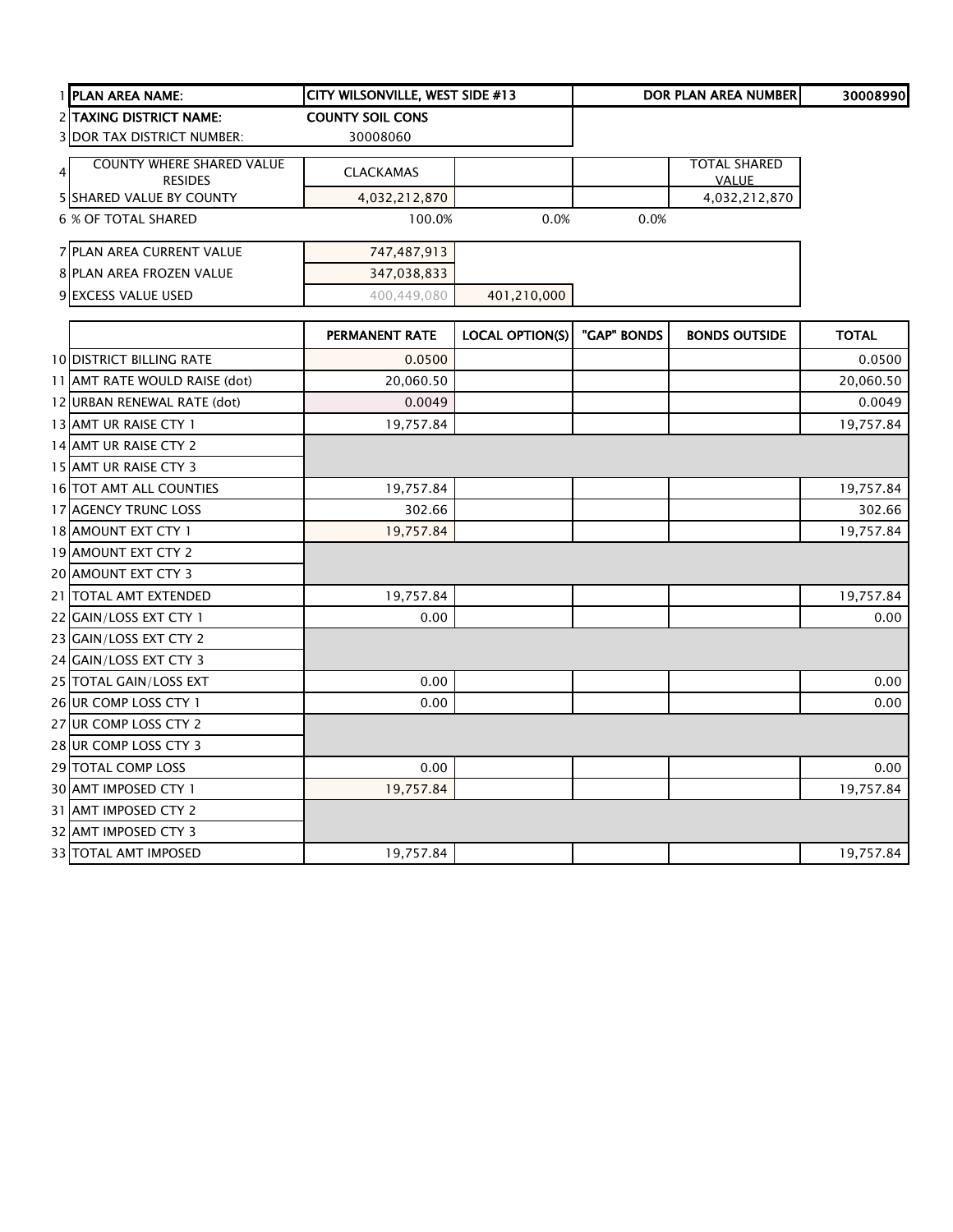|   | 1 PLAN AREA NAME:                                  | CITY WILSONVILLE, WEST SIDE #13 |                        |             | DOR PLAN AREA NUMBER                | 30008990     |
|---|----------------------------------------------------|---------------------------------|------------------------|-------------|-------------------------------------|--------------|
|   | 2 TAXING DISTRICT NAME:                            | <b>ESD CLACKAMAS</b>            |                        |             |                                     |              |
|   | <b>3 DOR TAX DISTRICT NUMBER:</b>                  | 30503000                        |                        |             |                                     |              |
| 4 | <b>COUNTY WHERE SHARED VALUE</b><br><b>RESIDES</b> | <b>CLACKAMAS</b>                | <b>WASHINGTON</b>      |             | <b>TOTAL SHARED</b><br><b>VALUE</b> |              |
|   | 5 SHARED VALUE BY COUNTY                           | 4,032,037,873                   | 103,535,695            |             | 4,135,573,568                       |              |
|   | <b>6 % OF TOTAL SHARED</b>                         | 97.5%                           | 2.5%                   | 0.0%        |                                     |              |
|   | 7 PLAN AREA CURRENT VALUE                          | 747,487,913                     |                        |             |                                     |              |
|   | 8 PLAN AREA FROZEN VALUE                           | 347,038,833                     |                        |             |                                     |              |
|   | 9 EXCESS VALUE USED                                | 400,449,080                     | 401,210,000            |             |                                     |              |
|   |                                                    | <b>PERMANENT RATE</b>           | <b>LOCAL OPTION(S)</b> | "GAP" BONDS | <b>BONDS OUTSIDE</b>                | <b>TOTAL</b> |
|   | <b>10 DISTRICT BILLING RATE</b>                    | 0.3687                          |                        |             |                                     | 0.3687       |
|   | 11 AMT RATE WOULD RAISE (dot)                      | 147,926.13                      |                        |             |                                     | 147,926.13   |
|   | 12 URBAN RENEWAL RATE (dot)                        | 0.0357                          |                        |             |                                     | 0.0357       |
|   | 13 AMT UR RAISE CTY 1                              | 143,943.75                      |                        |             |                                     | 143,943.75   |
|   | 14 AMT UR RAISE CTY 2                              | 3,696.22                        |                        |             |                                     | 3,696.22     |
|   | 15 AMT UR RAISE CTY 3                              |                                 |                        |             |                                     |              |
|   | 16 TOT AMT ALL COUNTIES                            | 147,639.97                      |                        |             |                                     | 147,639.97   |
|   | 17 AGENCY TRUNC LOSS                               | 286.16                          |                        |             |                                     | 286.16       |
|   | 18 AMOUNT EXT CTY 1                                | 143,943.75                      |                        |             |                                     | 143,943.75   |
|   | 19 AMOUNT EXT CTY 2                                |                                 |                        |             |                                     |              |
|   | 20 AMOUNT EXT CTY 3                                |                                 |                        |             |                                     |              |
|   | 21 TOTAL AMT EXTENDED                              | 143,943.75                      |                        |             |                                     | 143,943.75   |
|   | 22 GAIN/LOSS EXT CTY 1                             | 0.00                            |                        |             |                                     | 0.00         |
|   | 23 GAIN/LOSS EXT CTY 2                             |                                 |                        |             |                                     |              |
|   | 24 GAIN/LOSS EXT CTY 3                             |                                 |                        |             |                                     |              |
|   | 25 TOTAL GAIN/LOSS EXT                             | 0.00                            |                        |             |                                     | 0.00         |
|   | 26 UR COMP LOSS CTY 1                              | 0.03                            |                        |             |                                     | 0.03         |
|   | 27 UR COMP LOSS CTY 2                              |                                 |                        |             |                                     |              |
|   | 28 UR COMP LOSS CTY 3                              |                                 |                        |             |                                     |              |
|   | 29 TOTAL COMP LOSS                                 | 0.03                            |                        |             |                                     | 0.03         |
|   | 30 AMT IMPOSED CTY 1                               | 143,943.72                      |                        |             |                                     | 143,943.72   |
|   | 31 AMT IMPOSED CTY 2                               |                                 |                        |             |                                     |              |
|   | 32 AMT IMPOSED CTY 3                               |                                 |                        |             |                                     |              |
|   | <b>33 TOTAL AMT IMPOSED</b>                        | 143,943.72                      |                        |             |                                     | 143,943.72   |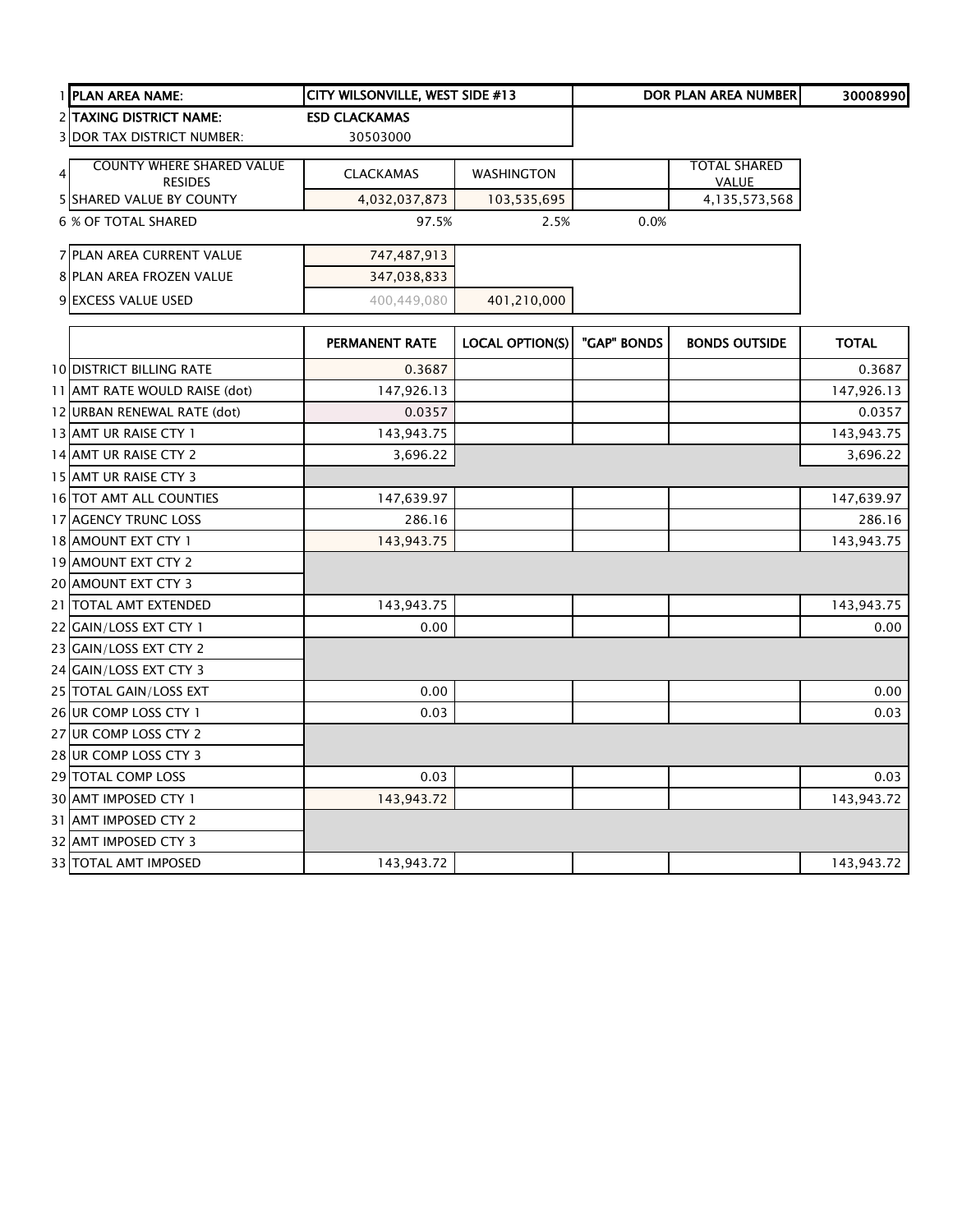| I IPLAN AREA NAME:                                 | <b>CITY WILSONVILLE, WEST SIDE #13</b> |                   |      | <b>DOR PLAN AREA NUMBERI</b>        | 30008990 |
|----------------------------------------------------|----------------------------------------|-------------------|------|-------------------------------------|----------|
| <b>2 TAXING DISTRICT NAME:</b>                     | FD 64 TVF&R                            |                   |      |                                     |          |
| <b>3IDOR TAX DISTRICT NUMBER:</b>                  | 30041400                               |                   |      |                                     |          |
| <b>COUNTY WHERE SHARED VALUE</b><br><b>RESIDES</b> | <b>CLACKAMAS</b>                       | <b>WASHINGTON</b> |      | <b>TOTAL SHARED</b><br><b>VALUE</b> |          |
| <b>5 ISHARED VALUE BY COUNTY</b>                   | 4,032,212,870                          | 365,979,508       |      | 4,398,192,378                       |          |
| 6 % OF TOTAL SHARED                                | 91.7%                                  | 8.3%              | 0.0% |                                     |          |
| <b>7 PLAN AREA CURRENT VALUE</b>                   | 747,487,913                            |                   |      |                                     |          |
| <b>8 PLAN AREA FROZEN VALUE</b>                    | 347,038,833                            |                   |      |                                     |          |
| 9 EXCESS VALUE USED                                | 400,449,080                            | 401,210,000       |      |                                     |          |
|                                                    |                                        |                   |      |                                     |          |

|                                 | <b>PERMANENT RATE</b> | <b>LOCAL OPTION(S)</b> | "GAP" BONDS | <b>BONDS OUTSIDE</b> | <b>TOTAL</b> |
|---------------------------------|-----------------------|------------------------|-------------|----------------------|--------------|
| <b>10 DISTRICT BILLING RATE</b> | 1.5252                |                        |             |                      | 1.5252       |
| 11 AMT RATE WOULD RAISE (dot)   | 611,925.49            |                        |             |                      | 611,925.49   |
| 12 URBAN RENEWAL RATE (dot)     | 0.1391                |                        |             |                      | 0.1391       |
| 13 AMT UR RAISE CTY 1           | 560,880.81            |                        |             |                      | 560,880.81   |
| 14 AMT UR RAISE CTY 2           | 50,907.75             |                        |             |                      | 50,907.75    |
| 15 AMT UR RAISE CTY 3           |                       |                        |             |                      |              |
| <b>16 TOT AMT ALL COUNTIES</b>  | 611,788.56            |                        |             |                      | 611,788.56   |
| 17 AGENCY TRUNC LOSS            | 136.93                |                        |             |                      | 136.93       |
| 18 AMOUNT EXT CTY 1             | 560,880.81            |                        |             |                      | 560,880.81   |
| 19 AMOUNT EXT CTY 2             |                       |                        |             |                      |              |
| 20 AMOUNT EXT CTY 3             |                       |                        |             |                      |              |
| 21 TOTAL AMT EXTENDED           | 560,880.81            |                        |             |                      | 560,880.81   |
| 22 GAIN/LOSS EXT CTY 1          | 0.00                  |                        |             |                      | 0.00         |
| 23 GAIN/LOSS EXT CTY 2          |                       |                        |             |                      |              |
| 24 GAIN/LOSS EXT CTY 3          |                       |                        |             |                      |              |
| 25 TOTAL GAIN/LOSS EXT          | 0.00                  |                        |             |                      | 0.00         |
| 26 UR COMP LOSS CTY 1           | 0.10                  |                        |             |                      | 0.10         |
| 27 UR COMP LOSS CTY 2           |                       |                        |             |                      |              |
| 28 UR COMP LOSS CTY 3           |                       |                        |             |                      |              |
| 29 TOTAL COMP LOSS              | 0.10                  |                        |             |                      | 0.10         |
| 30 AMT IMPOSED CTY 1            | 560,880.71            |                        |             |                      | 560,880.71   |
| 31 AMT IMPOSED CTY 2            |                       |                        |             |                      |              |
| 32 AMT IMPOSED CTY 3            |                       |                        |             |                      |              |
| <b>33 TOTAL AMT IMPOSED</b>     | 560,880.71            |                        |             |                      | 560,880.71   |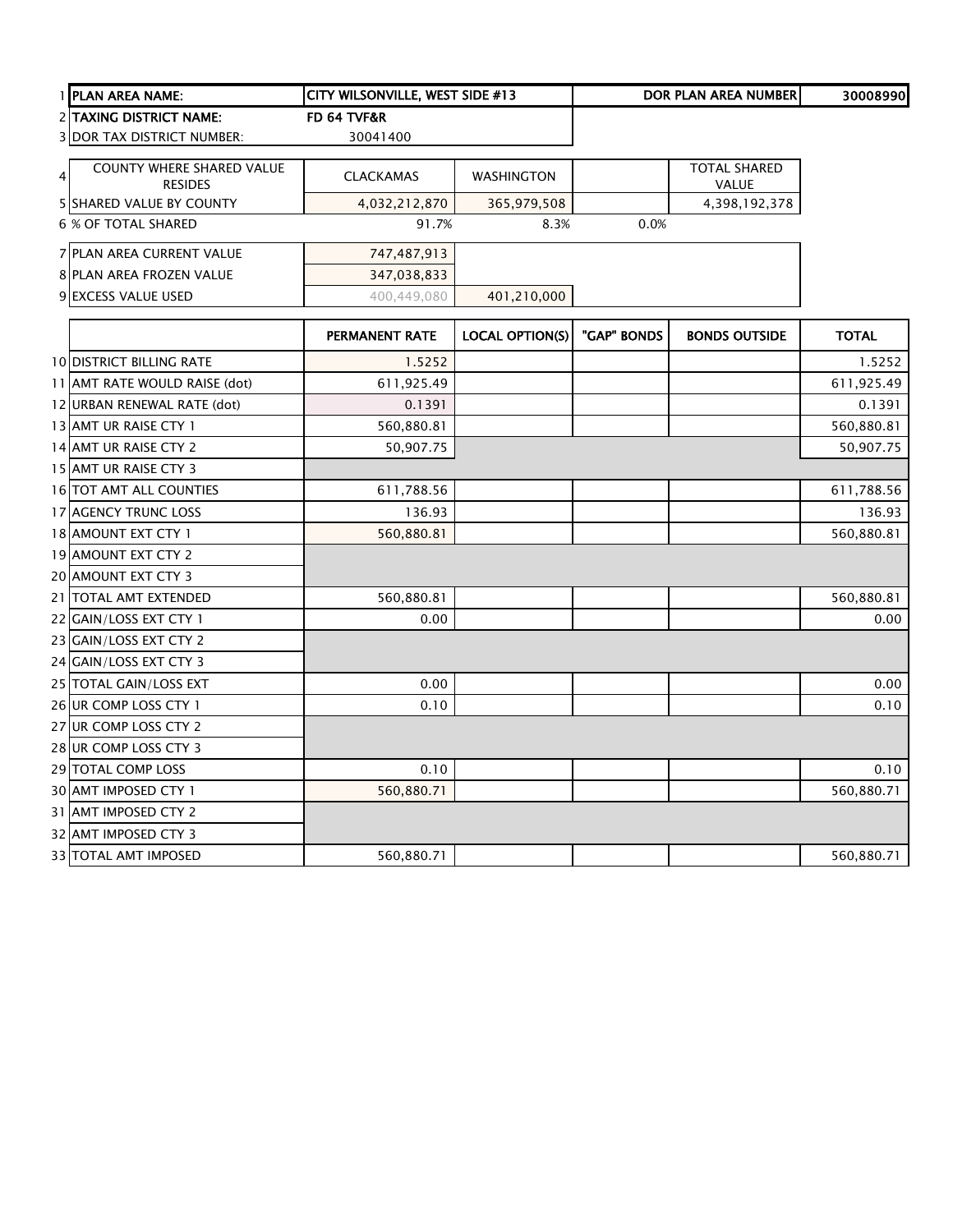|                | 1 PLAN AREA NAME:                                  | <b>CITY WILSONVILLE, WEST SIDE #13</b> |                   |      | DOR PLAN AREA NUMBERI               | 30008990 |
|----------------|----------------------------------------------------|----------------------------------------|-------------------|------|-------------------------------------|----------|
|                | <b>2 TAXING DISTRICT NAME:</b>                     | <b>Port Portland</b>                   |                   |      |                                     |          |
|                | <b>3 DOR TAX DISTRICT NUMBER:</b>                  | 30002160                               |                   |      |                                     |          |
| $\overline{4}$ | <b>COUNTY WHERE SHARED VALUE</b><br><b>RESIDES</b> | <b>CLACKAMAS</b>                       | <b>WASHINGTON</b> |      | <b>TOTAL SHARED</b><br><b>VALUE</b> |          |
|                | <b>5 SHARED VALUE BY COUNTY</b>                    | 4,032,212,870                          | 365,979,508       |      | 4,398,192,378                       |          |
|                | 6 % OF TOTAL SHARED                                | 91.7%                                  | 8.3%              | 0.0% |                                     |          |
|                | <b>7 PLAN AREA CURRENT VALUE</b>                   | 747,487,913                            |                   |      |                                     |          |
|                | <b>8 PLAN AREA FROZEN VALUE</b>                    | 347,038,833                            |                   |      |                                     |          |
|                | <b>9 EXCESS VALUE USED</b>                         | 400.449.080                            | 401,210,000       |      |                                     |          |

|                                 | <b>PERMANENT RATE</b> | <b>LOCAL OPTION(S)</b> | "GAP" BONDS | <b>BONDS OUTSIDE</b> | <b>TOTAL</b> |
|---------------------------------|-----------------------|------------------------|-------------|----------------------|--------------|
| <b>10 DISTRICT BILLING RATE</b> | 0.0701                |                        |             |                      | 0.0701       |
| 11 AMT RATE WOULD RAISE (dot)   | 28,124.82             |                        |             |                      | 28,124.82    |
| 12 URBAN RENEWAL RATE (dot)     | 0.0063                |                        |             |                      | 0.0063       |
| 13 AMT UR RAISE CTY 1           | 25,402.94             |                        |             |                      | 25,402.94    |
| 14 AMT UR RAISE CTY 2           | 2,305.67              |                        |             |                      | 2,305.67     |
| 15 AMT UR RAISE CTY 3           |                       |                        |             |                      |              |
| 16 TOT AMT ALL COUNTIES         | 27,708.61             |                        |             |                      | 27,708.61    |
| 17 AGENCY TRUNC LOSS            | 416.21                |                        |             |                      | 416.21       |
| 18 AMOUNT EXT CTY 1             | 25,402.94             |                        |             |                      | 25,402.94    |
| 19 AMOUNT EXT CTY 2             |                       |                        |             |                      |              |
| 20 AMOUNT EXT CTY 3             |                       |                        |             |                      |              |
| 21 TOTAL AMT EXTENDED           | 25,402.94             |                        |             |                      | 25,402.94    |
| 22 GAIN/LOSS EXT CTY 1          | 0.00                  |                        |             |                      | 0.00         |
| 23 GAIN/LOSS EXT CTY 2          |                       |                        |             |                      |              |
| 24 GAIN/LOSS EXT CTY 3          |                       |                        |             |                      |              |
| 25 TOTAL GAIN/LOSS EXT          | 0.00                  |                        |             |                      | 0.00         |
| 26 UR COMP LOSS CTY 1           | 0.00                  |                        |             |                      | 0.00         |
| 27 UR COMP LOSS CTY 2           |                       |                        |             |                      |              |
| 28 UR COMP LOSS CTY 3           |                       |                        |             |                      |              |
| 29 TOTAL COMP LOSS              | 0.00                  |                        |             |                      | 0.00         |
| 30 AMT IMPOSED CTY 1            | 25,402.94             |                        |             |                      | 25,402.94    |
| 31 AMT IMPOSED CTY 2            |                       |                        |             |                      |              |
| 32 AMT IMPOSED CTY 3            |                       |                        |             |                      |              |
| <b>33 TOTAL AMT IMPOSED</b>     | 25,402.94             |                        |             |                      | 25,402.94    |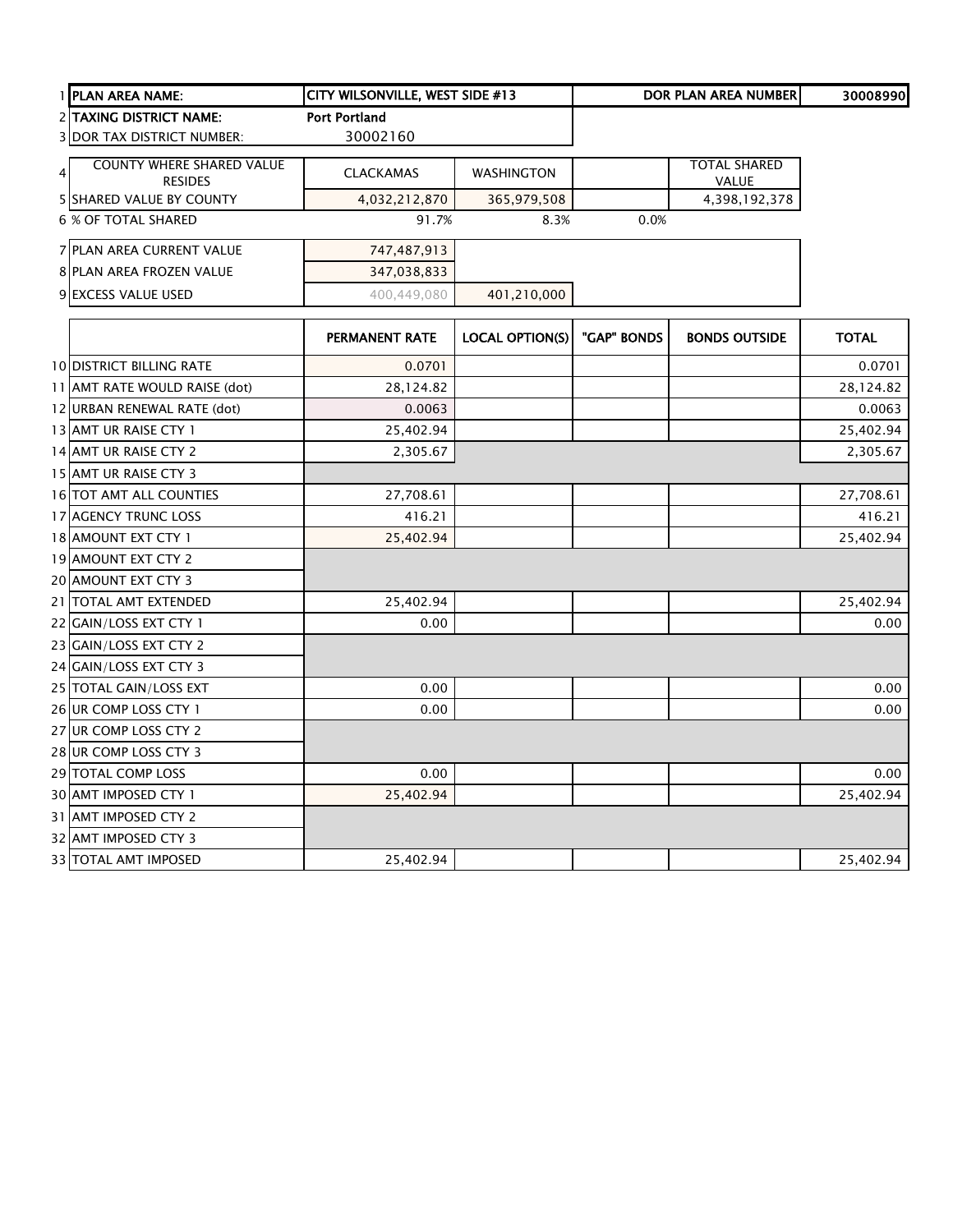|   | I PLAN AREA NAME:                                  | <b>CITY WILSONVILLE, WEST SIDE #13</b> |                   |      | DOR PLAN AREA NUMBERI               | 30008990 |
|---|----------------------------------------------------|----------------------------------------|-------------------|------|-------------------------------------|----------|
|   | <b>2 TAXING DISTRICT NAME:</b>                     | <b>SCH WEST LINN/WILSONVILLE</b>       |                   |      |                                     |          |
|   | <b>3IDOR TAX DISTRICT NUMBER:</b>                  | 30117000                               |                   |      |                                     |          |
| 4 | <b>COUNTY WHERE SHARED VALUE</b><br><b>RESIDES</b> | <b>CLACKAMAS</b>                       | <b>WASHINGTON</b> |      | <b>TOTAL SHARED</b><br><b>VALUE</b> |          |
|   | <b>5 ISHARED VALUE BY COUNTY</b>                   | 3,481,238,465                          | 75,454,983        |      | 3,556,693,448                       |          |
|   | 6 % OF TOTAL SHARED                                | 97.9%                                  | 2.1%              | 0.0% |                                     |          |
|   | 7 PLAN AREA CURRENT VALUE                          | 747,487,913                            |                   |      |                                     |          |
|   | <b>8 PLAN AREA FROZEN VALUE</b>                    | 347,038,833                            |                   |      |                                     |          |
|   | <b>9 EXCESS VALUE USED</b>                         | 400.449.080                            | 401,210,000       |      |                                     |          |

|                                 | <b>PERMANENT RATE</b> | <b>LOCAL OPTION(S)</b> | "GAP" BONDS | <b>BONDS OUTSIDE</b> | <b>TOTAL</b> |
|---------------------------------|-----------------------|------------------------|-------------|----------------------|--------------|
| <b>10 DISTRICT BILLING RATE</b> | 4.8684                |                        |             |                      | 4.8684       |
| 11 AMT RATE WOULD RAISE (dot)   | 1,953,250.76          |                        |             |                      | 1,953,250.76 |
| 12 URBAN RENEWAL RATE (dot)     | 0.5491                |                        |             |                      | 0.5491       |
| 13 AMT UR RAISE CTY 1           | 1,911,548.04          |                        |             |                      | 1,911,548.04 |
| 14 AMT UR RAISE CTY 2           | 41,432.33             |                        |             |                      | 41,432.33    |
| 15 AMT UR RAISE CTY 3           |                       |                        |             |                      |              |
| <b>16 TOT AMT ALL COUNTIES</b>  | 1,952,980.37          |                        |             |                      | 1,952,980.37 |
| <b>17 AGENCY TRUNC LOSS</b>     | 270.39                |                        |             |                      | 270.39       |
| 18 AMOUNT EXT CTY 1             | 1,911,548.04          |                        |             |                      | 1,911,548.04 |
| <b>19 AMOUNT EXT CTY 2</b>      |                       |                        |             |                      |              |
| 20 AMOUNT EXT CTY 3             |                       |                        |             |                      |              |
| 21 TOTAL AMT EXTENDED           | 1,911,548.04          |                        |             |                      | 1,911,548.04 |
| 22 GAIN/LOSS EXT CTY 1          | 0.00                  |                        |             |                      | 0.00         |
| 23 GAIN/LOSS EXT CTY 2          |                       |                        |             |                      |              |
| 24 GAIN/LOSS EXT CTY 3          |                       |                        |             |                      |              |
| 25 TOTAL GAIN/LOSS EXT          | 0.00                  |                        |             |                      | 0.00         |
| 26 UR COMP LOSS CTY 1           | 0.38                  |                        |             |                      | 0.38         |
| 27 UR COMP LOSS CTY 2           |                       |                        |             |                      |              |
| 28 UR COMP LOSS CTY 3           |                       |                        |             |                      |              |
| 29 TOTAL COMP LOSS              | 0.38                  |                        |             |                      | 0.38         |
| <b>30 AMT IMPOSED CTY 1</b>     | 1,911,547.66          |                        |             |                      | 1,911,547.66 |
| 31 AMT IMPOSED CTY 2            |                       |                        |             |                      |              |
| 32 AMT IMPOSED CTY 3            |                       |                        |             |                      |              |
| 33 TOTAL AMT IMPOSED            | 1,911,547.66          |                        |             |                      | 1,911,547.66 |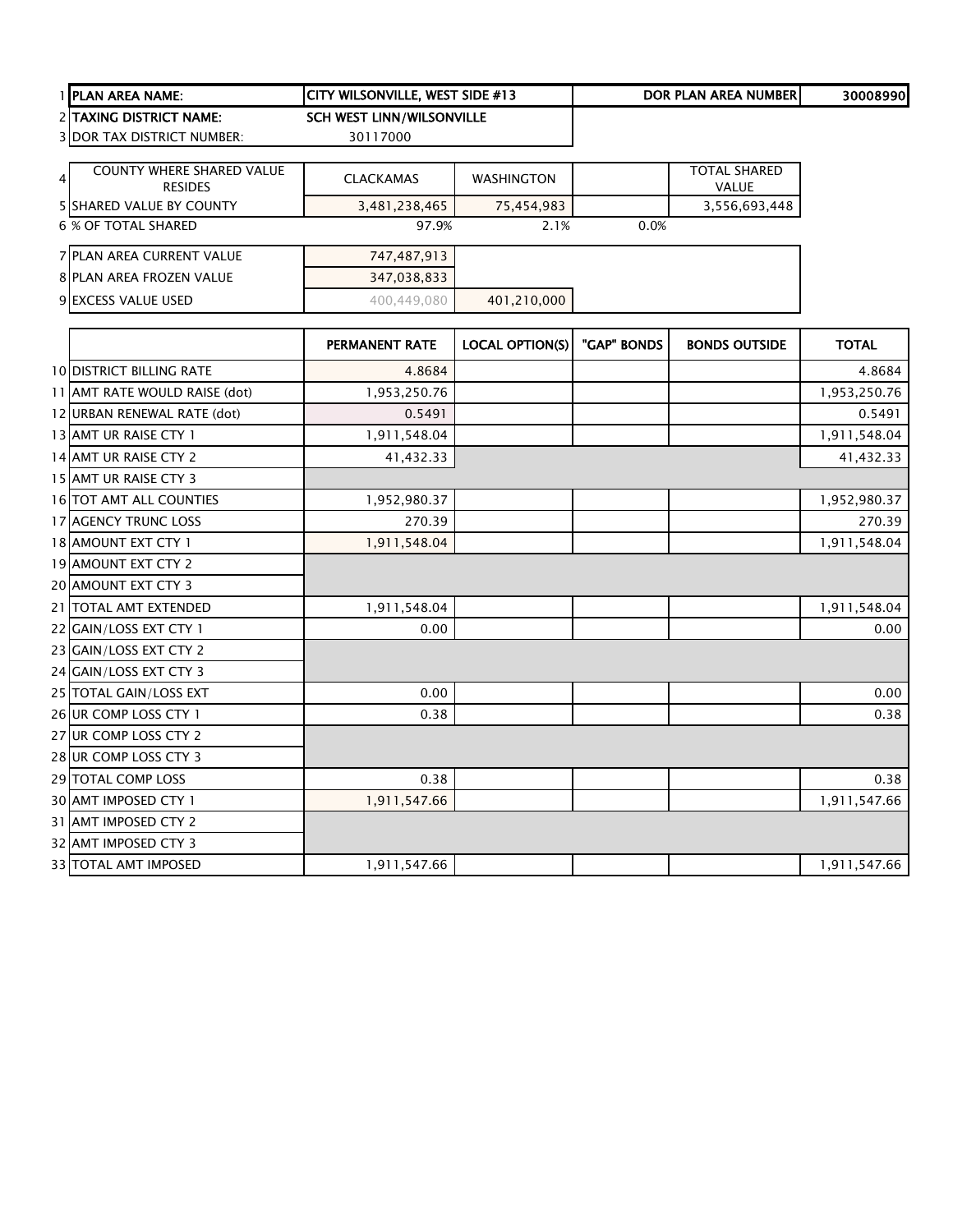|   | 1 PLAN AREA NAME:                                  | CITY WILSONVILLE, WEST SIDE #13 |                        |             | DOR PLAN AREA NUMBER                | 30008990     |
|---|----------------------------------------------------|---------------------------------|------------------------|-------------|-------------------------------------|--------------|
|   | 2 TAXING DISTRICT NAME:                            | <b>SRV 2 METRO</b>              |                        |             |                                     |              |
|   | <b>3 DOR TAX DISTRICT NUMBER:</b>                  | 30008090                        |                        |             |                                     |              |
| 4 | <b>COUNTY WHERE SHARED VALUE</b><br><b>RESIDES</b> | <b>CLACKAMAS</b>                | WASHINGTON             |             | <b>TOTAL SHARED</b><br><b>VALUE</b> |              |
|   | <b>5 SHARED VALUE BY COUNTY</b>                    | 4,031,172,861                   | 365,879,508            |             | 4,397,052,369                       |              |
|   | <b>6 % OF TOTAL SHARED</b>                         | 91.7%                           | 8.3%                   | 0.0%        |                                     |              |
|   | 7 PLAN AREA CURRENT VALUE                          | 747,487,913                     |                        |             |                                     |              |
|   | 8 PLAN AREA FROZEN VALUE                           | 347,038,833                     |                        |             |                                     |              |
|   | 9 EXCESS VALUE USED                                | 400,449,080                     | 401,210,000            |             |                                     |              |
|   |                                                    | PERMANENT RATE                  | <b>LOCAL OPTION(S)</b> | "GAP" BONDS | <b>BONDS OUTSIDE</b>                | <b>TOTAL</b> |
|   | <b>10 DISTRICT BILLING RATE</b>                    | 0.0966                          |                        |             |                                     | 0.0966       |
|   | 11 AMT RATE WOULD RAISE (dot)                      | 38,756.89                       |                        |             |                                     | 38,756.89    |
|   | 12 URBAN RENEWAL RATE (dot)                        | 0.0088                          |                        |             |                                     | 0.0088       |
|   | 13 AMT UR RAISE CTY 1                              | 35,474.32                       |                        |             |                                     | 35,474.32    |
|   | 14 AMT UR RAISE CTY 2                              | 3,219.74                        |                        |             |                                     | 3,219.74     |
|   | 15 AMT UR RAISE CTY 3                              |                                 |                        |             |                                     |              |
|   | 16 TOT AMT ALL COUNTIES                            | 38,694.06                       |                        |             |                                     | 38,694.06    |
|   | 17 AGENCY TRUNC LOSS                               | 62.83                           |                        |             |                                     | 62.83        |
|   | 18 AMOUNT EXT CTY 1                                | 35,474.32                       |                        |             |                                     | 35,474.32    |
|   | 19 AMOUNT EXT CTY 2                                |                                 |                        |             |                                     |              |
|   | 20 AMOUNT EXT CTY 3                                |                                 |                        |             |                                     |              |
|   | 21 TOTAL AMT EXTENDED                              | 35,474.32                       |                        |             |                                     | 35,474.32    |
|   | 22 GAIN/LOSS EXT CTY 1                             | 0.00                            |                        |             |                                     | 0.00         |
|   | 23 GAIN/LOSS EXT CTY 2                             |                                 |                        |             |                                     |              |
|   | 24 GAIN/LOSS EXT CTY 3                             |                                 |                        |             |                                     |              |
|   | 25 TOTAL GAIN/LOSS EXT                             | 0.00                            |                        |             |                                     | 0.00         |
|   | 26 UR COMP LOSS CTY 1                              | 0.00                            |                        |             |                                     | 0.00         |
|   | 27 UR COMP LOSS CTY 2                              |                                 |                        |             |                                     |              |
|   | 28 UR COMP LOSS CTY 3                              |                                 |                        |             |                                     |              |
|   | 29 TOTAL COMP LOSS                                 | 0.00                            |                        |             |                                     | 0.00         |
|   | 30 AMT IMPOSED CTY 1                               | 35,474.32                       |                        |             |                                     | 35,474.32    |
|   | 31 AMT IMPOSED CTY 2                               |                                 |                        |             |                                     |              |
|   | 32 AMT IMPOSED CTY 3                               |                                 |                        |             |                                     |              |
|   | <b>33 TOTAL AMT IMPOSED</b>                        | 35,474.32                       |                        |             |                                     | 35,474.32    |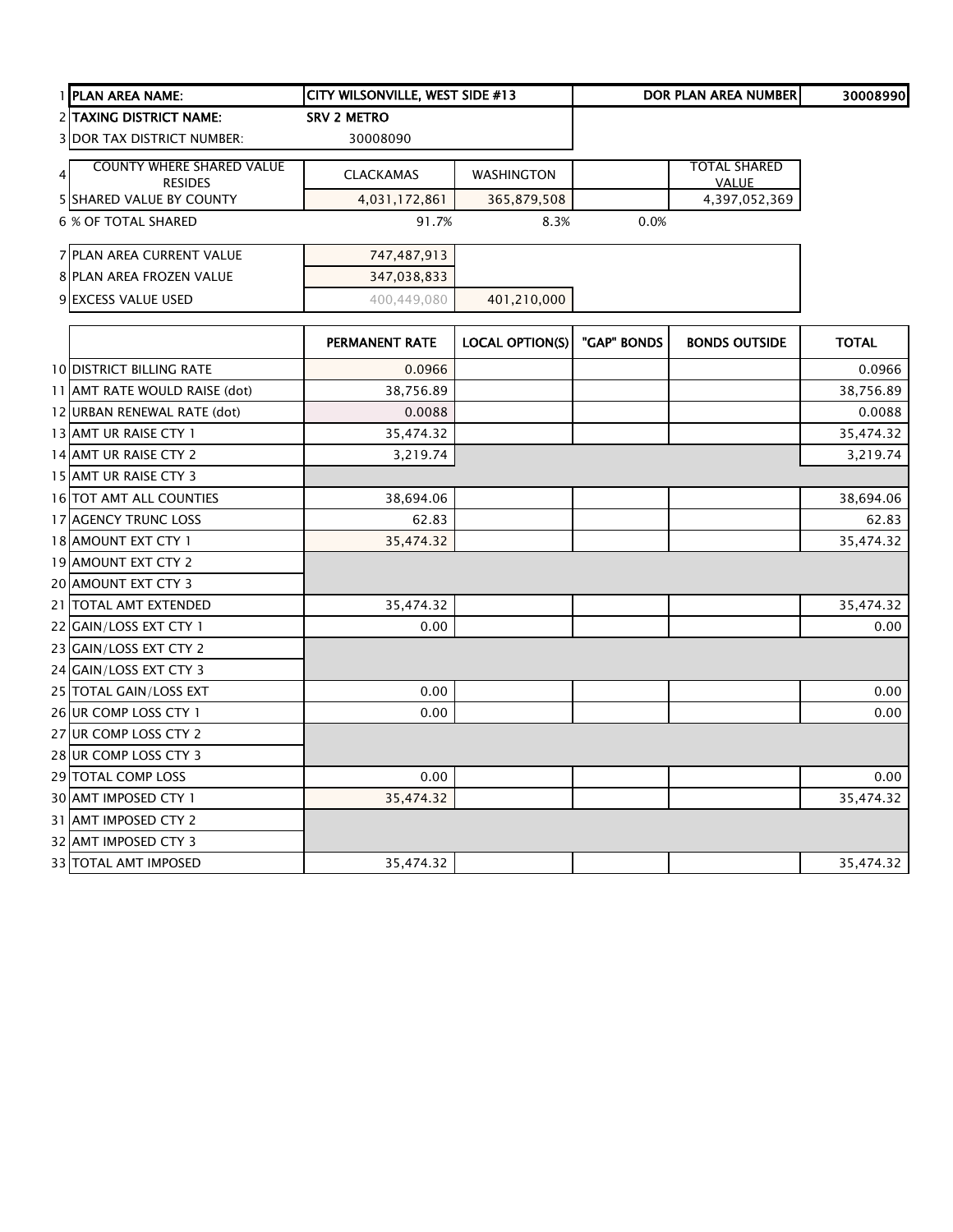|   | 1 PLAN AREA NAME:                                                   | CITY WILSONVILLE, WEST SIDE #13   |                        |             | <b>DOR PLAN AREA NUMBER</b>         | 30008990     |
|---|---------------------------------------------------------------------|-----------------------------------|------------------------|-------------|-------------------------------------|--------------|
|   | <b>2 TAXING DISTRICT NAME:</b><br><b>3 DOR TAX DISTRICT NUMBER:</b> | <b>Vector Control</b><br>30007510 |                        |             |                                     |              |
| 4 | <b>COUNTY WHERE SHARED VALUE</b><br><b>RESIDES</b>                  | <b>CLACKAMAS</b>                  |                        |             | <b>TOTAL SHARED</b><br><b>VALUE</b> |              |
|   | 5 SHARED VALUE BY COUNTY                                            | 4,032,212,870                     |                        |             | 4,032,212,870                       |              |
|   | <b>6 % OF TOTAL SHARED</b>                                          | 100.0%                            | 0.0%                   | 0.0%        |                                     |              |
|   | 7 PLAN AREA CURRENT VALUE                                           | 747,487,913                       |                        |             |                                     |              |
|   | 8 PLAN AREA FROZEN VALUE                                            | 347,038,833                       |                        |             |                                     |              |
|   | 9 EXCESS VALUE USED                                                 | 400,449,080                       | 401,210,000            |             |                                     |              |
|   |                                                                     | PERMANENT RATE                    | <b>LOCAL OPTION(S)</b> | "GAP" BONDS | <b>BONDS OUTSIDE</b>                | <b>TOTAL</b> |
|   | <b>10 DISTRICT BILLING RATE</b>                                     | 0.0065                            |                        |             |                                     | 0.0065       |
|   | 11 AMT RATE WOULD RAISE (dot)                                       | 2,607.87                          |                        |             |                                     | 2,607.87     |
|   | 12 URBAN RENEWAL RATE (dot)                                         | 0.0006                            |                        |             |                                     | 0.0006       |
|   | 13 AMT UR RAISE CTY 1                                               | 2,419.33                          |                        |             |                                     | 2,419.33     |
|   | 14 AMT UR RAISE CTY 2                                               |                                   |                        |             |                                     |              |
|   | 15 AMT UR RAISE CTY 3                                               |                                   |                        |             |                                     |              |
|   | 16 TOT AMT ALL COUNTIES                                             | 2,419.33                          |                        |             |                                     | 2,419.33     |
|   | 17 AGENCY TRUNC LOSS                                                | 188.54                            |                        |             |                                     | 188.54       |
|   | 18 AMOUNT EXT CTY 1                                                 | 2,419.33                          |                        |             |                                     | 2,419.33     |
|   | 19 AMOUNT EXT CTY 2                                                 |                                   |                        |             |                                     |              |
|   | 20 AMOUNT EXT CTY 3                                                 |                                   |                        |             |                                     |              |
|   | 21 TOTAL AMT EXTENDED                                               | 2,419.33                          |                        |             |                                     | 2,419.33     |
|   | 22 GAIN/LOSS EXT CTY 1                                              | 0.00                              |                        |             |                                     | 0.00         |
|   | 23 GAIN/LOSS EXT CTY 2                                              |                                   |                        |             |                                     |              |
|   | 24 GAIN/LOSS EXT CTY 3                                              |                                   |                        |             |                                     |              |
|   | 25 TOTAL GAIN/LOSS EXT                                              | 0.00                              |                        |             |                                     | 0.00         |
|   | 26 UR COMP LOSS CTY 1                                               | 0.00                              |                        |             |                                     | 0.00         |
|   | 27 UR COMP LOSS CTY 2                                               |                                   |                        |             |                                     |              |
|   | 28 UR COMP LOSS CTY 3                                               |                                   |                        |             |                                     |              |
|   | 29 TOTAL COMP LOSS                                                  | 0.00                              |                        |             |                                     | 0.00         |
|   | 30 AMT IMPOSED CTY 1                                                | 2,419.33                          |                        |             |                                     | 2,419.33     |
|   | 31 AMT IMPOSED CTY 2                                                |                                   |                        |             |                                     |              |
|   | 32 AMT IMPOSED CTY 3                                                |                                   |                        |             |                                     |              |
|   | <b>33 TOTAL AMT IMPOSED</b>                                         | 2,419.33                          |                        |             |                                     | 2,419.33     |